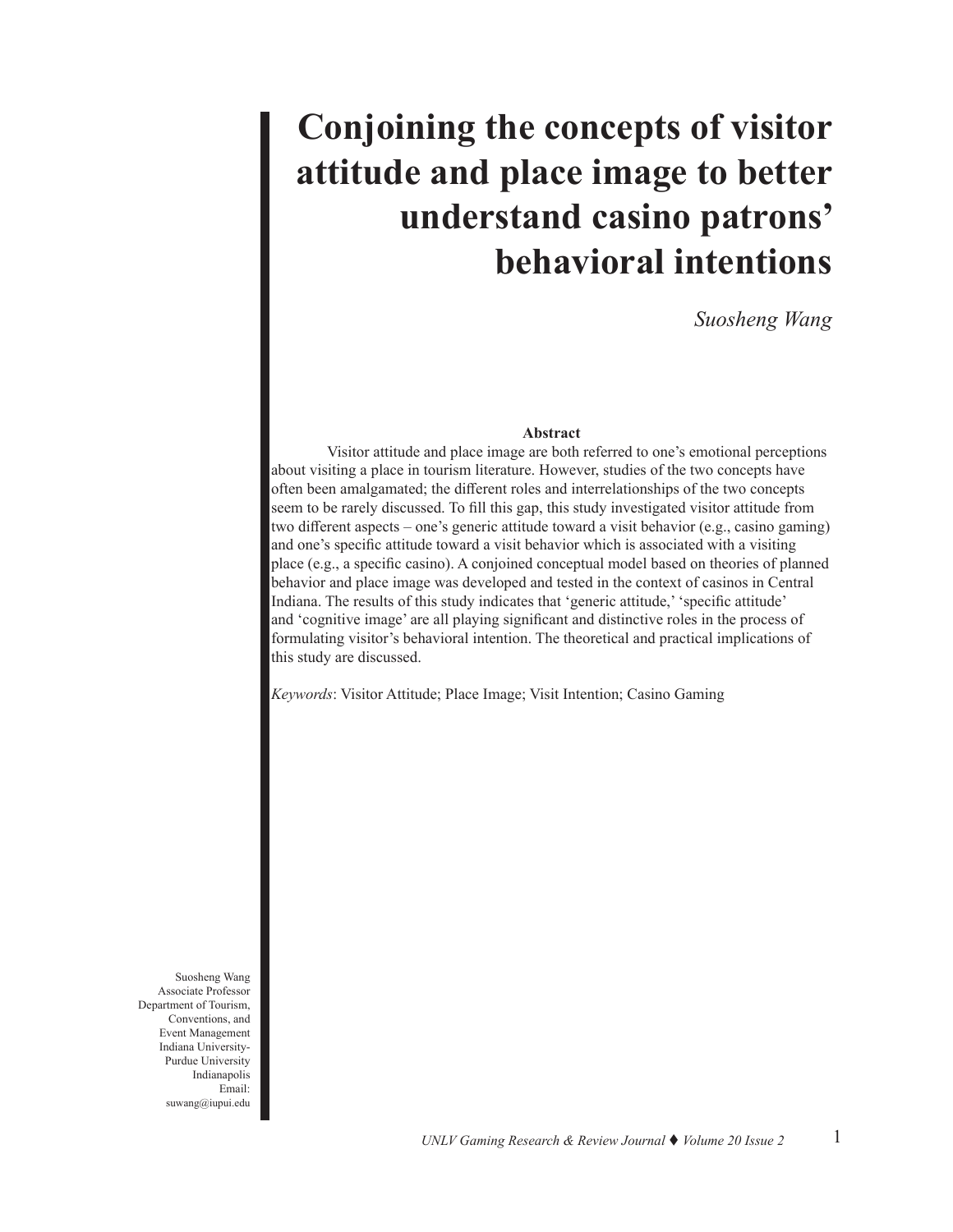#### **Introduction**

Both the theory of planned behavior (TPB) and the cognitive-affective-conative place image model (CAC) have been broadly applied in analyzing visit motivation and behavioral intention in the field of tourism and hospitality studies. Apart from the components of subjective norm and perceived behavioral control, TPB's primary component is attitude (Ajzen, 1985). TPB assumes that a positive attitude toward casino gaming would lead to more participation. According to Ajzen and Fishbein (1980), an attitude is an index of the degree to which a person likes or dislikes an object, where "object" is used in the generic sense to refer to any aspect of the individual's world. In contrast, CAC uses two image components – cognitive image and affective image – to predict people's visit intention, i.e., conative image (Gartner, 1996). According to Mercer (1981), place image is the signal or symbol presented to the individual by a site or region; it is the aggregate sum of beliefs about each place attribute. Place image plays an important role in determining visitors' decision-making process by triggering their choices and preferences (Fakeye & Crompton 1991).

While the roles of TPB and CAC components have both been emphasized in tourism and hospitality literature in examining visitor's behavioral intention, the conceptual difference between attitude and image does not seem to be explicitly clarified, and the application of the two concepts seems to be amalgamated in previous studies. For instance, in Huang's (2009) study, attitude was conceptualized as another term of place image and the concept of place image was recommended to substitute the onedimensional concept of attitude when applying the theory of planned behavior. Given that both visitor's attitude and place image are considered to be important indicators of visitor's behavior intention (Ajzen, 1991, Gartner, 1996), there is a need to examine the inter-relationships of the two concepts in terms of their distinctive roles and marketing implications. This study is designed to fill this gap, to distinguish the distinctive roles of the two concepts in assessing visitor's behavioral intention. Specifically, this study aims to explore how visitor's attitude and place image are inter-related, and act together in influencing one's behavior intention in the context of casino gaming.

#### **Conceptual Background**

#### *Theory of Planned Behavior (TPB): Generic versus Specific Attitude*

The main concept of TPB is that most human behavior is under volitional control; people engage in actions because they want to act in a certain behavioral way, and their conscious motives trigger them to engage in that action (Ajzen & Fishbein, 1980). TPB explains human behaviors based on behavioral intention predicted by three key core determinants - attitude, subjective norm, and perceived behavioral control. TPB claims that attitude toward a behavior is, at the most basic level, a function of behavioral beliefs and outcome evaluations. Attitude toward a behavior refers to the degree to which a person has a favorable or unfavorable evaluation of the behavior in question (Ajzen, 1991). Based on TPB, attitude is populated to be the first and most important antecedent of behavioral intention. Attitude is an individual's positive or negative belief about performing a specific behavior. Once an attitude is formed about an action or event, the attitude leads to the formation of behavioral intention with respect to that action. TPB assumes that attitude has a direct effect on behavioral intention. For instance, Ajzen and Driver (1992) suggested that leisure choice intention is predicted with considerable accuracy from attitude toward behavior. Tourism and hospitality researchers stress that an individual holding a positive attitude toward casinos more likely intends to visit a casino (Moore & Ohtsuka, 1999; Oh & Hsu, 2001).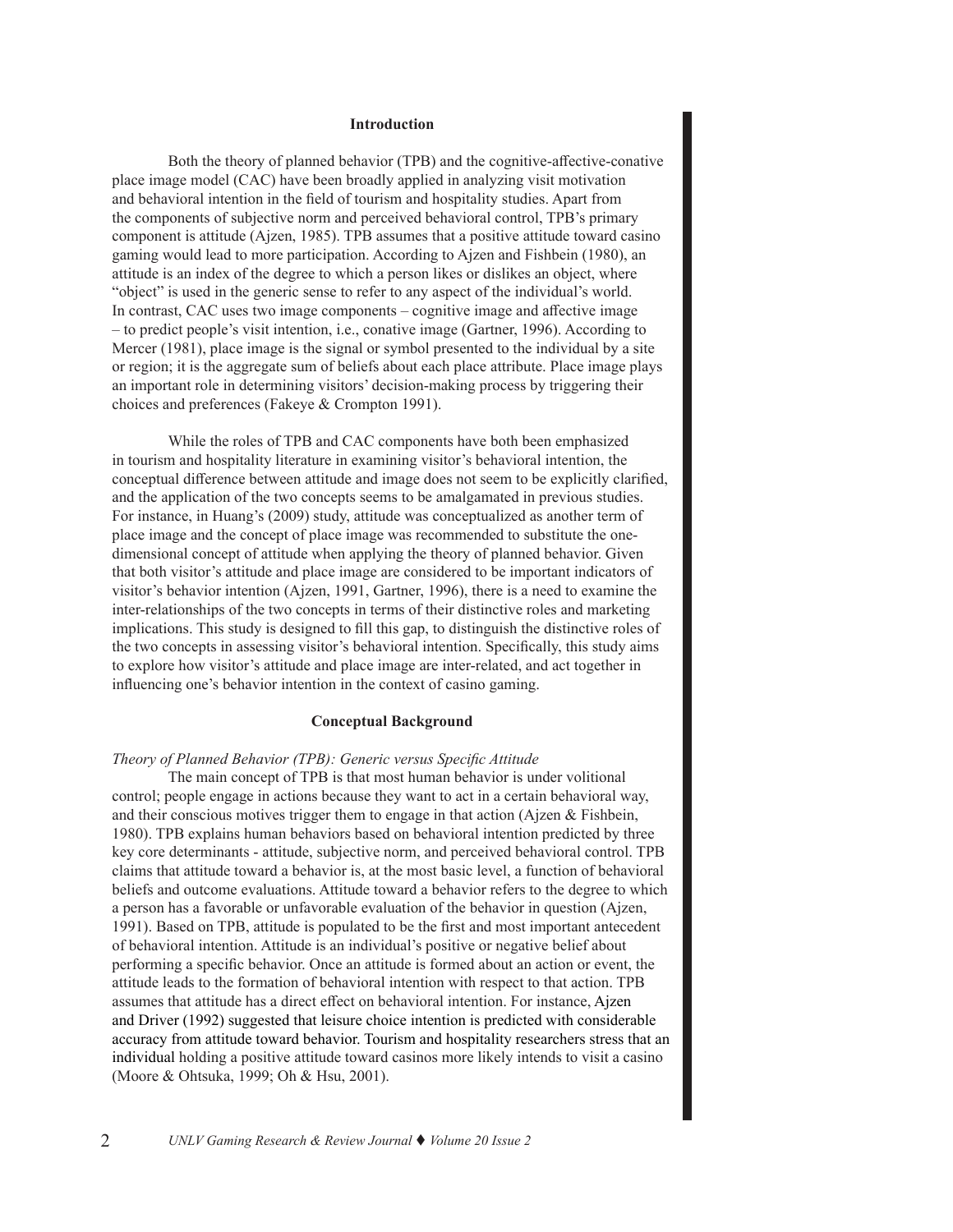In terms of one's attitude, according to Zajonc (2000), affect is often the driving force behind responses to social stimuli, and perhaps the primary dimension of all interpersonal; affective attitude indeed functions as an independent, primary, and often dominant force in determining people's responses and dispositions to social situations. A majority of theory of planned behavior studies have measured attitude using only the affective component, a major portion of the attitude construct to predict behavioral intentions in the field of social psychology and psychology (e.g. Bamberg, Ajzen, & Schmidt, 2003). Likewise, the term 'attitude' as well as the measurement of attitude in this study mainly refers to its affective component.

It is debated that one's attitude toward participating in a visit may involve two sub-concepts – attitude toward a general visit behavior (which is labeled as 'generic attitude') and attitude toward a visit behavior in a specific place (which is named as 'specific attitude'). In other words, a person's attitude toward a visit may be subject to one's general feeling of the type of visit behavior ('generic attitude') or the feeling of the specific place where the visit behavior takes place ('specific attitude'). For example, an international visitor with a positive attitude toward casino gaming may prefer casino gaming in Las Vegas rather than Atlantic City. This example indicates that a person may possibly have a positive generic attitude toward casino gaming, but his or her specific attitude has actually impacting the person to decide where to go. This example indicates that the person may actually hold two layers of attitudes (generic and specific attitudes) and the two layers of attitudes may not be perceived consistent and can therefore interact together to influence one's visit intention. Another case could be that a person, whose specific attitude toward Las Vegas as a casino gaming paradise is positive, may have no visit intention due to the reason of his negative generic attitude toward casino gaming. Therefore, it is argued that both generic and specific attitudes should be assessed in order to capture the holistic meaning of one's attitude toward a visit intention. Unfortunately, few studies have ever clearly indicated which of or whether both of the two layers of attitudes should be measured when assessing its impact on visitor's behavioral intention.

# *Cognitive-Affective-Conative Model (CAC): Cognitive versus Affective Image*

Assael (1984) defined place image as the total perception of a place that is formed by processing information from various sources over time. The importance of place image has been widely acknowledged in tourism literature. Image is the most important aspect of a tourist attraction from a marketing point of view (Echtner and Ritchie 1993). Tourism attractions often compete on nothing more than the images held in the minds of potential visitors (Baloglu and McCleary, 1999). According to Gartner (1996), destination image is made up of three distinctly different but hierarchical interrelated components: cognitive, affective, and conative. Cognitive image means that the place image is evaluated by the attributes of its resources and attractions (Stabler, 1995) which motivate people to visit that destination (Gallarza, Saura and Garcia, 2002); Affective image refers to feelings and emotions raised by tourist destinations (Keller, 1993). A cognitive image is more related to functional aspects while an affective image is more associated with psychological aspects (Baloglu  $\&$  Mangaloglu, 2001). The third image component, conative image, is analogous to behavioral intent because it is the action component. The interrelationship of these components ultimately determines predisposition for visitation (Gartner, 1996).

Nevertheless, controversy exists among the scholars about which image component, cognitive or affective, is a more important antecedent to people's behavioral intention. For instance, previous studies of place image have mainly focused on tourists' cognitive perceptions, i.e. tangible physical attributes, as indicated by Pike's (2002) based on a review of 142 destination image papers published in the literature during the period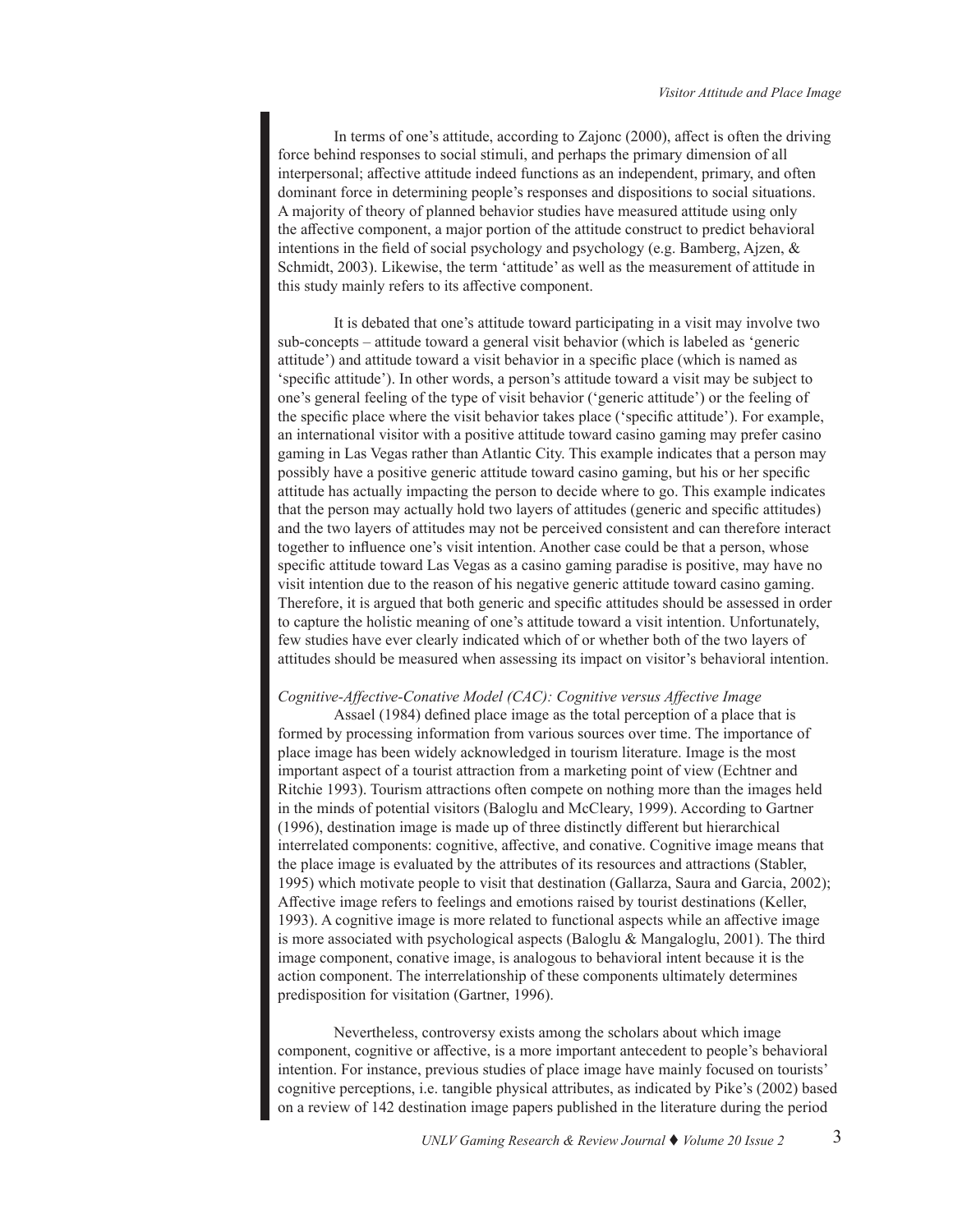1973-2000. However, it is argued that a place is probably best understood by focusing on its symbolic meaning rather than on the sum of its physical attributes (Williams et al. 1992, Gallarza, Saura et al. 2002); what a person is consuming or experiencing may not be a destination (or reality), it may represent the symbolic meaning with the destination (Ko & Park, 2000). Therefore, it is important to note that the cognitive component of the image has a considerable impact on the affective component (Ryan and Cave, 2007). One significant finding of Lin et al.'s (2007) study is that cognitive image significantly impacted affective image and affective image mediated cognitive image's effects on overall destination image.

# *Conjoining TPB and CAC: Specific Attitude versus Affective Image*

According to Schiff (1970), attitude and perception are different in regards to behavioral components, due to the difference in the scope of the two concepts; the distinction between attitude and perception lies not only in the immediacy of the stimulus but also in the generality of the stimulus, i.e., a class of stimulus versus the specific stimulus (Schiff, 1970). Notably, what Schiff (1970) explained about 'attitude' is identical to the term of 'generic attitude' as defined in this study. Further, it is deemed that affective image by definition stands for visitor's overall emotional perception of a specific place, which is identical to the term of 'specific attitude.' Therefore, it is stressed that measurement of the variable of attitude in TPB should better reflect the two layers of generic attitude and specific attitude, and the affective component of place in CAC can be considered to be equivalent to the term of 'specific attitude.'

Given the important roles of attitude and place image in examining people's visit intention as well as their interrelationships, it is suggested that a comprehensive research framework should be able to reflect the different layers and components of attitude and image, where generic attitude, affective image (specific attitude) and cognitive image can be simultaneously assessed. With regards to the relationships between generic attitude and affective image, Schiff (1970) observed that attitude and perception are related, with the former one impacting the latter one, that is, one's generic attitude tends to impact his or her affective image. For instance, a person, with a positive generic attitude toward casino gaming, may perceive a casino-related crime in the city less seriously than the one who has a negative generic attitude toward casino gaming, and this perceptual gap with regards to affective image may result from their different generic attitudes toward casino gaming. It is therefore construed that, when considering the impacts of the variables simultaneously, generic attitude and affective image (or specific attitude) may act as the primary factors influencing visitor's behavioral intention, while generic attitude, and cognitive image, may also act as important antecedents to affective image in the process of visit intention formation.

# *Subjective Norm and Perceived Behavioral Control*

TPB's other two important components are subjective norm and perceived behavioral control. Subjective norm refers to the perceived social pressure from important others to perform or not to perform a behavior (Ajzen & Fishbein, 1980). People are more likely to perform a behavior when they get support from their referents than when they do not (Ajzen & Fishbein, 1980). Interpersonal communications have long been recognized as influential in the tourism and hospitality industry (Litvin, Goldsmith, & Pan, 2008), and found to be related to an individual's personal values, norms, attitudes, and perceptions (Hsu, Kang, & Lam, 2006). Perceived behavioral control is the degree to which an individual feels that the performance or nonperformance of the behavior in question is under his or her volitional control (Ajzen, 1985, 1988), which is more or less related with or influenced by the constraints or inhibitors often discussed in tourism and hospitality literature. The constraints are such as time, accessibility, disposable income; in terms of casino gaming, constraints may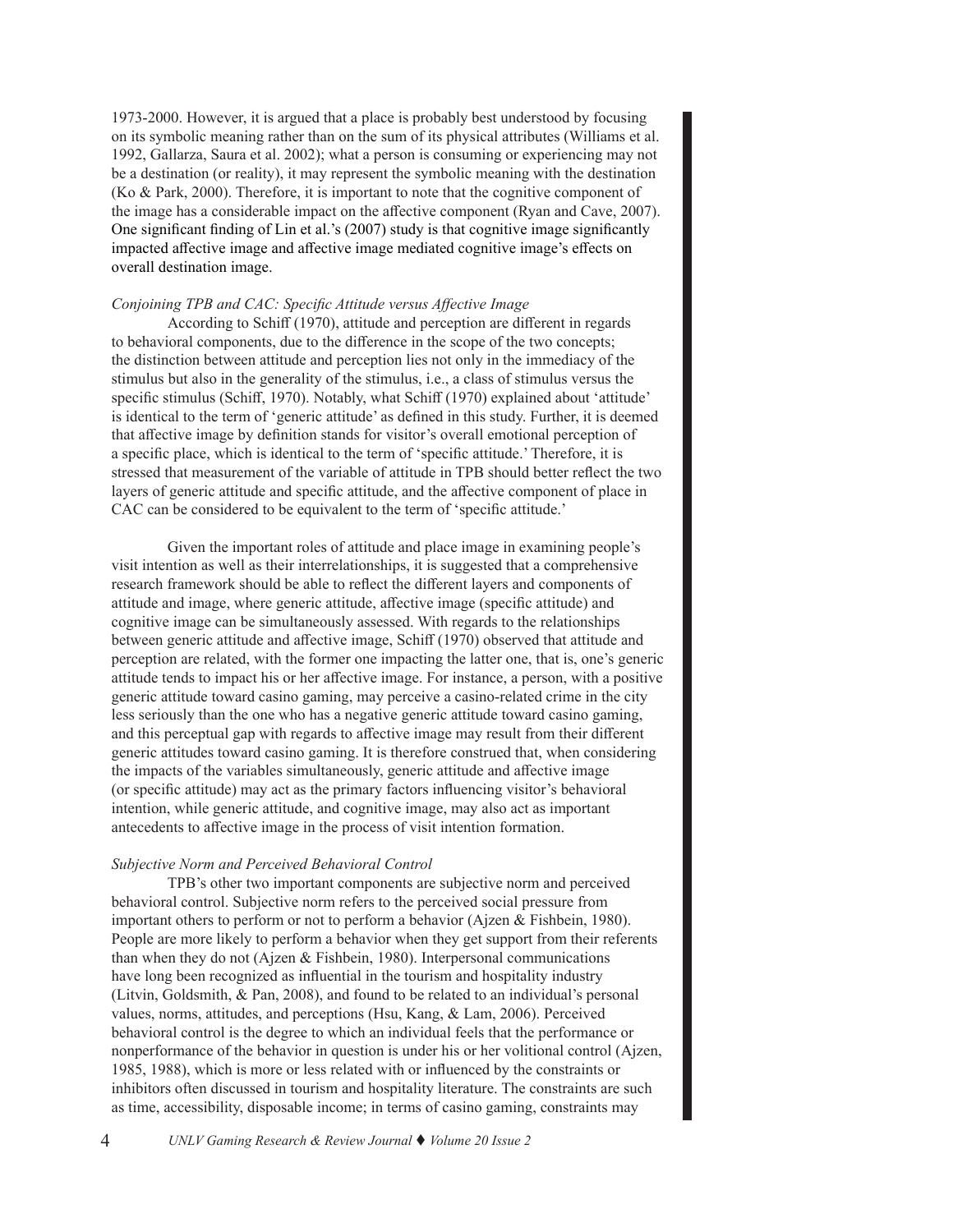refer to and skills, abilities, and volitional control. Oh and Hsu (2001) once studied the role of perceived behavioral control and found that time availability, self-control and gaming skills significantly affected casino gaming visit intentions.

As a result, this study posits that visitor's generic attitude, affective image (or specific image), cognitive image, subjective norm and perceived behavioral control are all important factors influencing visitor's behavioral intention, either directly or indirectly. Based on this, a comprehensive predicting model about visitor's behavioral intention is proposed (see Figure 1).



# **Figure 1. A Conjoined Model to Predict Visit Behavioral Intention**

As shown in Figure 1, seven hypotheses are formulated to guide the empirical testing in the context of casino gaming:

H<sub>1</sub>: 'Generic attitude' is a significant antecedent of one's 'affective image';

H2 : 'Cognitive image' is a significant antecedent of one's 'affective image';

H<sub>3</sub>: 'Generic attitude' has a significant impact on one's 'behavioral intention';

H4 : 'Affective image' has a significant impact on one's 'behavioral intention';

H<sub>5</sub>: 'Cognitive image' has a significant impact on one's 'behavioral intention';

 $H_6$ : 'Subjective norm' has a significant impact on one's 'behavioral intention';

H<sub>7</sub>: 'Perceived behavioral control' has a significant impact on one's 'behavioral intention.'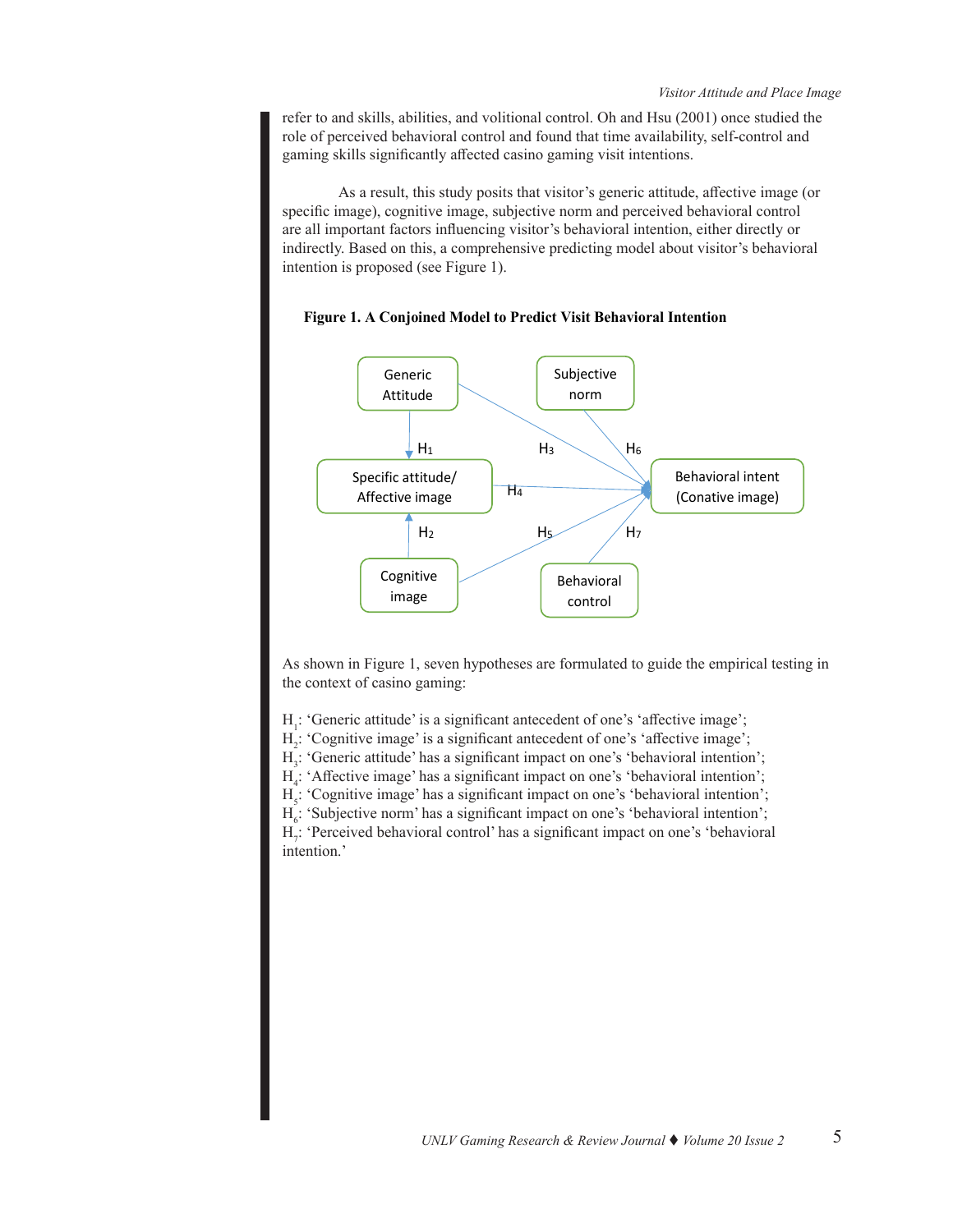In addition to the TPB and CAC factors, literature review shows that past experience has often been considered as an important factor affecting people's perceptions (Wang & Huang, 2014). For instance, previous studies show that college students' perceptions of a tourism and hospitality career trend negatively based on the existence of work experience in a sector (e.g., Richardson, 2010). In contrast to these studies, a study by King and Hang (2011) did not verify the correlation between students' work experience and their career perceptions of the gaming industry. About the relationship between gaming experience and participation intention, Conner and Armitage (1998) stressed that adding the component of past gaming experience would improve the predicting power for more habitual behaviors, but not for novel behaviors. Even so, Phillips & Jang (2012) failed to identify the moderating effect of past gaming experience when studying casino gaming visit intention. Obviously more empirical studies are needed to test if and how gaming experience may moderate the casino gaming visit intention process. This study will examine the role of past gaming experience as a moderating factor.

#### **Methodology**

#### *Place of Study*

A survey was conducted in Indianapolis, Indiana. A major state and local tax contributor, Indiana's nearly 20-year-old casino industry is facing declining revenues and growing out-of-state competition. Indiana's casino tax revenues are falling faster than expected over the past six months, plunging nearly 15 percent amid more out-ofstate competition and lagging admissions as consumers try to shake off the aftereffects of the recession (Associated Press, 2014). Nevertheless, the potential for the neighboring states' (e.g. Illinois and Ohio) new casinos is threatening to compete for consumers from Indiana (Indy Star, 2014). Consequently, it becomes a challenge for the state to retain the competitiveness and attractiveness of its casino gaming facilities. This study is helpful to identify reasons as to how casino gaming in Indiana is perceived by the local visitors who are the major demand market of the casino gaming industry.

#### *Questionnaire Design and Measurement Scale*

A cross-sectional questionnaire was designed, consisting of three sections. The first section contains items measuring the constructs of cognitive and affective image; the second section includes the items of the constructs of generic attitude, subjective norm and behavioral control; and the third part provides information about respondents' demographic characteristics as well as casino gaming experience.

The cognitive image items were adopted from Pfaffenberg and Costello (2002). Since the targeted population were local visitors, some of the variables prepared for overnight visitors were removed such as location, guest room available, secure guest room, etc. The remaining nine items are such as 'variety of casino games available around central Indiana,' 'casino promotions and/or advertisements around central Indiana,' 'customer service in central Indiana's casinos,' 'value for money,' 'chance to win, better odds,' etc., reflecting cognitive image's multi-dimensionality. The affective image and generic attitude used to be measured with bipolar items in tourism and hospitality literature. Typical measures are unpleasant/pleasant, sleepy/arousing, distressing/elating, and gloomy/exciting (Baloglu & Mangaloglu, 2001). These items were adopted into this study. Respectively, the affective items ask about one's perception of casino gaming in the casinos in Central Indiana, and the generic attitude items refer to one's perception of casino gaming in general.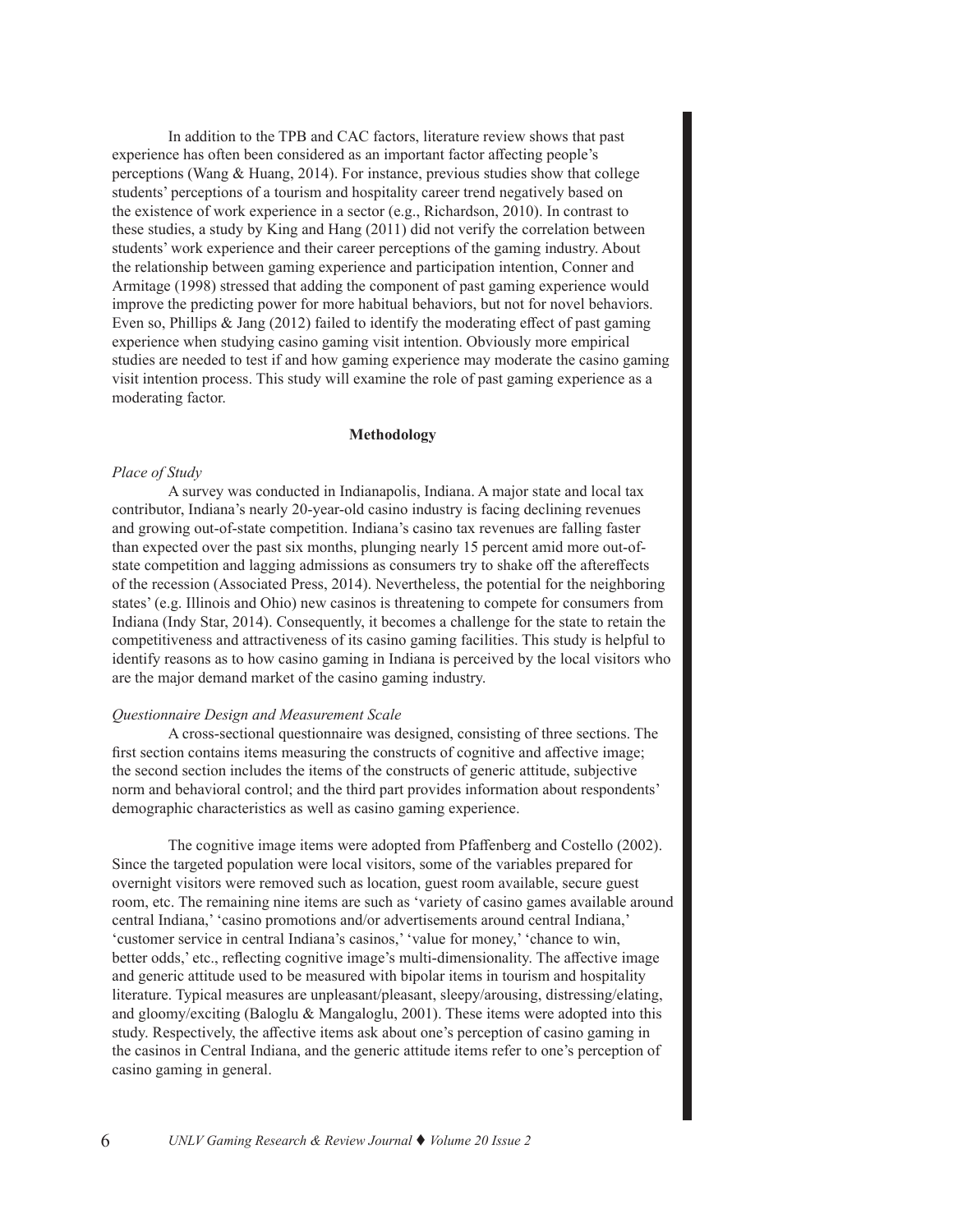Multiple items were employed to measure the construct of 'subjective norm.' Song et al. (2002) used one single item - 'most people who are important to me' – to measure 'subjective norm,' which, however, did not specify the type of people considered to be important. Armitage and Conner (2001) argued that, due to their single-item measures, subjective norm is a weak predictor of behavioral intentions; the way in which norm is conceptualized within the theory of planned behavior fails to tap important facets of social influence. This study separated referent groups, specifying three groups of people who may have significant impact on one's visit intentions, i.e. parents, relatives, friends/colleagues. The items used to measure 'perceived behavioral control' were adopted from Song et al. (2012) such as "I have enough resources (e.g., money and time) to gamble in casinos." Three items were used to measure 'behavioral intention.' One example is "I intend to visit or revisit central Indiana's casinos in the near future." All the TPB and CAC items are measured on a five-point scale, with 1 = "strongly disagree" and 5 = "strongly agree." The third section contains demographic variables (gender, age, race, income and education) and the variable of casino gaming experience.

#### *Data Collection and Analysis*

A convenience sampling technique was used for data collection in the city of Indianapolis. The target subjects were people living in Indianapolis who are at least 21 years old. Data were collected by student research assistants in October 2015. Only those who expressed willingness of participation were asked to do the survey. As a result, a total of 432 usable surveys were collected.

Of the 432 participants, 53.3% are male and 46.7% are female. The majority of the respondents accepting and completing the survey are young people, younger than 31 (52.7%); 33.7% are middle aged (31 – 50 years old), and others (13.6%) are older than 50. Thirty-four percent of the respondents reported a household income of less than \$30,000, 25.2% between \$30,000 - \$60,000, 27.2% between \$60,001 - \$90,000, and 13.6% above \$90,000. Most of the respondents were Caucasian/white (75.5%), followed by African American (11.8%) and Hispanic (3.6%). With regards to level of education, about half of the respondents reported four-year college or above. Among them, 70% have casino gaming experience before.

The data were screened for violations of underlying assumptions by conducting descriptive statistics, using the Statistical Package for the Social Sciences (SPSS 23). Outliers with out of range values due to mistyping were identified and corrected; each of the univariate distributions has skew and kurtosis within reasonable ranges (Skew  $\leq$  3, Kurtosis  $\leq 10$ ), the values falling within the guidelines and being regarded fairly normal for further structural equation modeling analyses (Kline, 2005). The data were then analyzed by LISREL (8.80), which is a statistical analytic software, to test the research model proposed in the study. The goodness of fit indicators demonstrating a good fit for the structural model was inspected, based on the indices of  $\chi$ 2/df, p-value, comparative fit index (CFI), normative fit index (NFI) and root mean square error of approximation (RMSEA). Further, independent samples t-tests were conducted with SPSS to examine the effect of gaming experience on the TPB and CAC factors; the correlational effect size analysis was conducted with Fisher r-to-z transformation, to explore the moderating effect of casino gaming experience on the relationships between the construct of behavioral intention and other constructs.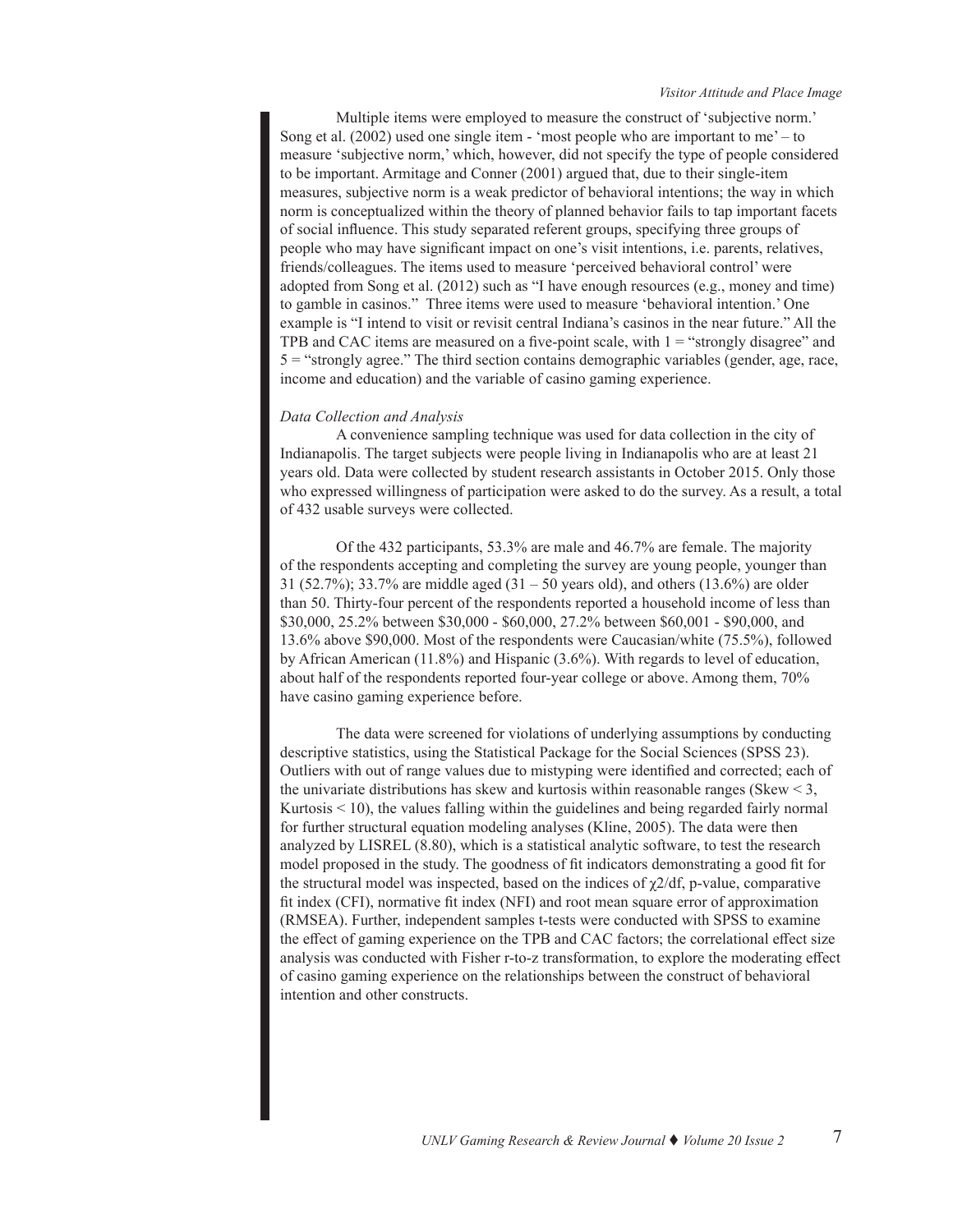#### **Results**

#### *Measurement Model*

Based on the mean score of each item, the summated mean scores of the constructs, from the highest to the lowest, were Perceived Behavioral Control (3.67), Generic Attitude (3.54), Subjective Norm (3.52), Affective Image (3.43), Behavioral Intention (3.40), Cognitive Image (2.87) (see Table 1). The summated mean scores indicate that, generally, the respondents' attitude toward casino gaming, affective image of casinos around Indianapolis, perceived behavioral control, subjective norm and behavioral intention are all mildly positive, each mean score between 3.0 and 4.0, except for cognitive image which mean score is below the midpoint of 3, negatively perceived by the respondents.

| <b>Measures</b>        | Att      | $\log$   | Aff      | Con      | Nor      | Int      | <b>AVE</b> |
|------------------------|----------|----------|----------|----------|----------|----------|------------|
| Att                    | 1.00     | .39(.15) | .76(.58) | .52(.27) | .40(.16) | .79(.62) | .72        |
| Cog                    | .39(.15) | 1.00     | .57(.33) | .48(.23) | .46(.21) | .57(.27) | .49        |
| Aff                    | .76(.58) | .57(.33) | 1.00     | .48(.23) | .40(.16) | .83(.69) | .86        |
| Con                    | .52(.27) | .48(.23) | .48(.23) | 1.00     | .51(.26) | .62(.38) | .63        |
| Nor                    | .40(.16) | .46(.21) | .40(.16) | .51(.26) | 1.00     | .57(.33) | .63        |
| Int                    | .79(.62) | .57(.27) | .83(.69) | .62(.38) | .57(.33) | 1.00     | .81        |
| mean                   | 3.54     | 2.87     | 3.43     | 3.67     | 3.52     | 3.40     |            |
| Reliability<br>(alpha) | .909     | .887     | .953     | .825     | .826     | .930     |            |

Table 1. Measure Correlations, Discriminant Validity (Squared Correlations < AVE)

Note: Att.= generic attitude, Cog.= cognitive image, Aff. = affective image, Con. = behavioral control, Nor. = subjective norm, Int. = behavioral intent, AVE = average variance extracted. RMSEA = root mean square error of approximation, CFI = comparative fit index, NFI = normative fit index. Model measurement fit: = 1127 (df = 237, p < .001), RMSEA = 0.079, CFI = 0.92, NFI = 0.91.

Confirmatory factor analysis (CFA) of the six constructs - attitude toward casino gaming in general (ATT), affective image of casino (AFF), cognitive image of casino (COG), subjective norm (NOR), perceived behavioral control (CON), and behavioral intention (INT) - was conducted. The fit indices were:  $(237) = 1127$ , p < .0001, NFI  $= 0.91$ , CFI = 0.92, and RMSEA = .079. Overall, the measurement model showed a good fit for the data (MacCallum, Brown, & Sugawara, 1996). Convergent validity was assessed by the significant loadings between the observed variables and each latent variable. All the observed variables were loaded above .40 on their delegated latent variables and were statistically significant  $(p<0.01)$ . As shown in Table 1, all the average variance extracted (AVE) values were .40 or higher, ranging from .49 to .86, which supported adequate internal consistency. Next, the composite reliabilities of all constructs exceeded the cutoff value of .70 (Hair, Anderson, Tatham, & Black, 1998). As shown in Table 1, the Cronbach's alpha values of the constructs are 0.953 (affective image), 0.930 (behavioral intention), 0.909 (generic attitude), 0.887 (cognitive image), 0.826 (subjective norm), and 0.825 (perceived behavioral control). Thus, the multiple item scales were acceptable for measuring each of the constructs. To compare the AVE with the squared correlations between constructs for discriminant validity testing (Fornell & Larcker, 1981), the squared correlations between each pair of constructs were all less than the AVE values. Thus, discriminant validity was satisfied. Overall, the measurement model shows a good fit to the data.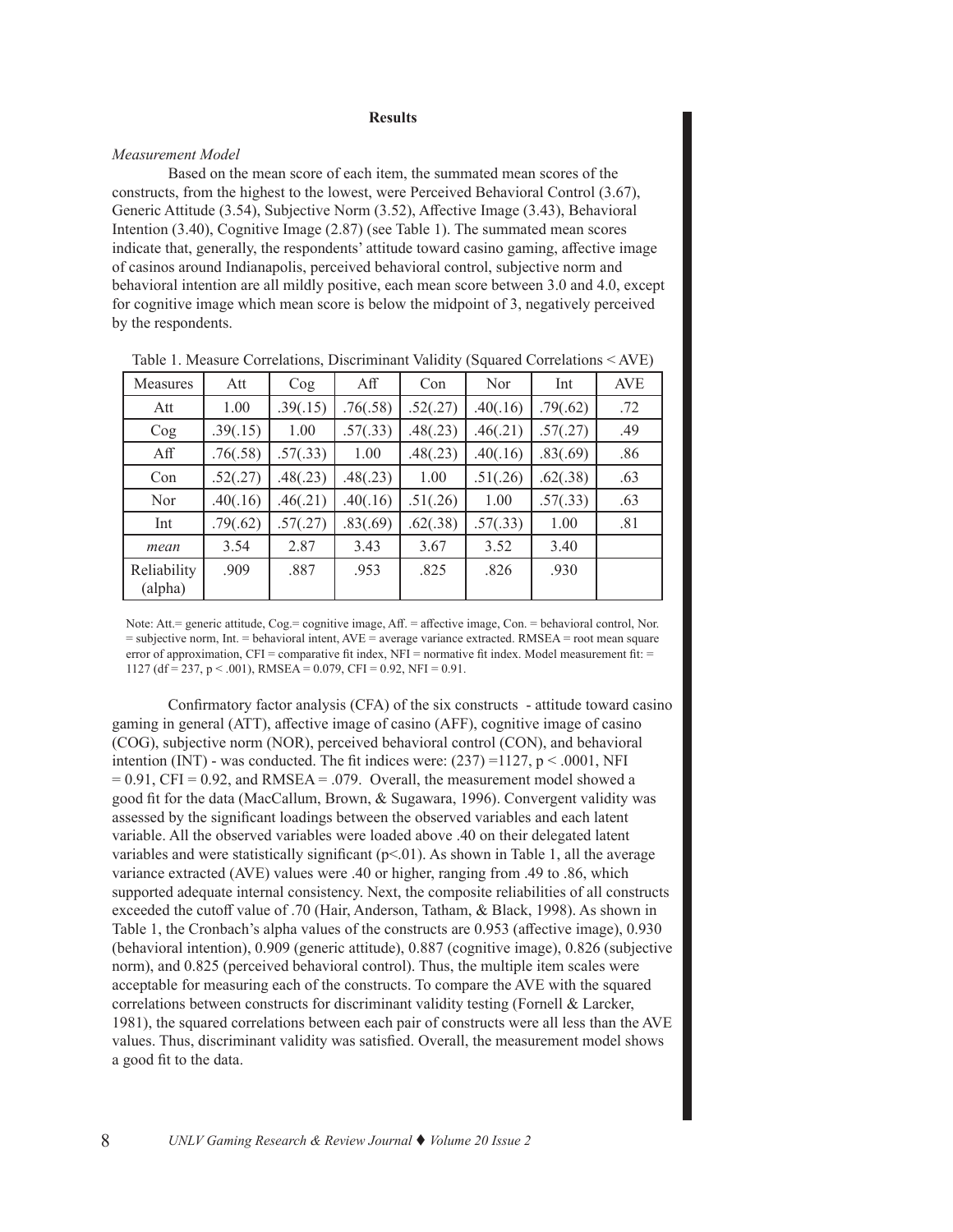## *Structural Model*

The structural model was estimated to examine the hypothetical relations. The results showed that the goodness-of-fit indices (goodness-of-fit statistics:  $x^2$  = 1324.12,  $(df = 239, p < .001)$ , RMSEA = 0.079, CFI = 0.92, NFI = 0.91) were all within their acceptable level, suggesting that the model is adequate. The constructs of 'Cognitive Image' and 'Generic Attitude' explained 66% of the variance in 'Affective Image.' The predictor variables of 'Generic Attitude,' 'Cognitive Image,' 'Affective Image,' 'Behavioral Control,' and 'Subjective Norm' explain 81% of the variance in the construct of 'Behavioral Intention,' indicating a good fit of the proposed model.

Table 2 shows the paths' standardized coefficients and the corresponding t values. The significant paths include both the Gamma paths (relationships between exogenous constructs and endogenous constructs) and the Eta paths (relationships between endogenous constructs) in the model. All the paths proved to be significant except the path from 'Cognitive Image' to 'Behavioral Intention,' and all these paths indicate positive relationships. Therefore, all the hypotheses are accepted except Hypothesis Five. The results indicate that,

- Generic attitude toward casino gaming positively impact affective image; a person with a positive generic attitude toward casino gaming is more likely to hold a positive affective image of a casino than a person with a less positive generic attitude;
- Cognitive image positively impact affective image; a person with a favorable perception of the physical features of a casino is more likely to hold a positive affective image of the casino than a person with a less favorable cognitive image of the casino;
- Generic attitude toward casino gaming positively impacts one's casino gaming intention; a person with positive generic attitude toward casino gaming is more likely to visit a casino than a person with a less positive generic attitude;
- Affective image positively impacts one's casino gaming intention; a person who thinks it is fun to play in a casino is more likely to visit the casino than a person without feeling the same fun;
- Perception of behavioral control positively impacts one's casino gaming intention. For instance, a person who feels more familiar with a casino's games may be more likely to visit the casino than a person who is less familiar with the games;
- Subjective norm positively impacts one's casino gaming intention. For instance, a person is more likely to visit a casino which is frequently patronized by his or her friends, and less likely to visit a casino which is less visited by his or her friends.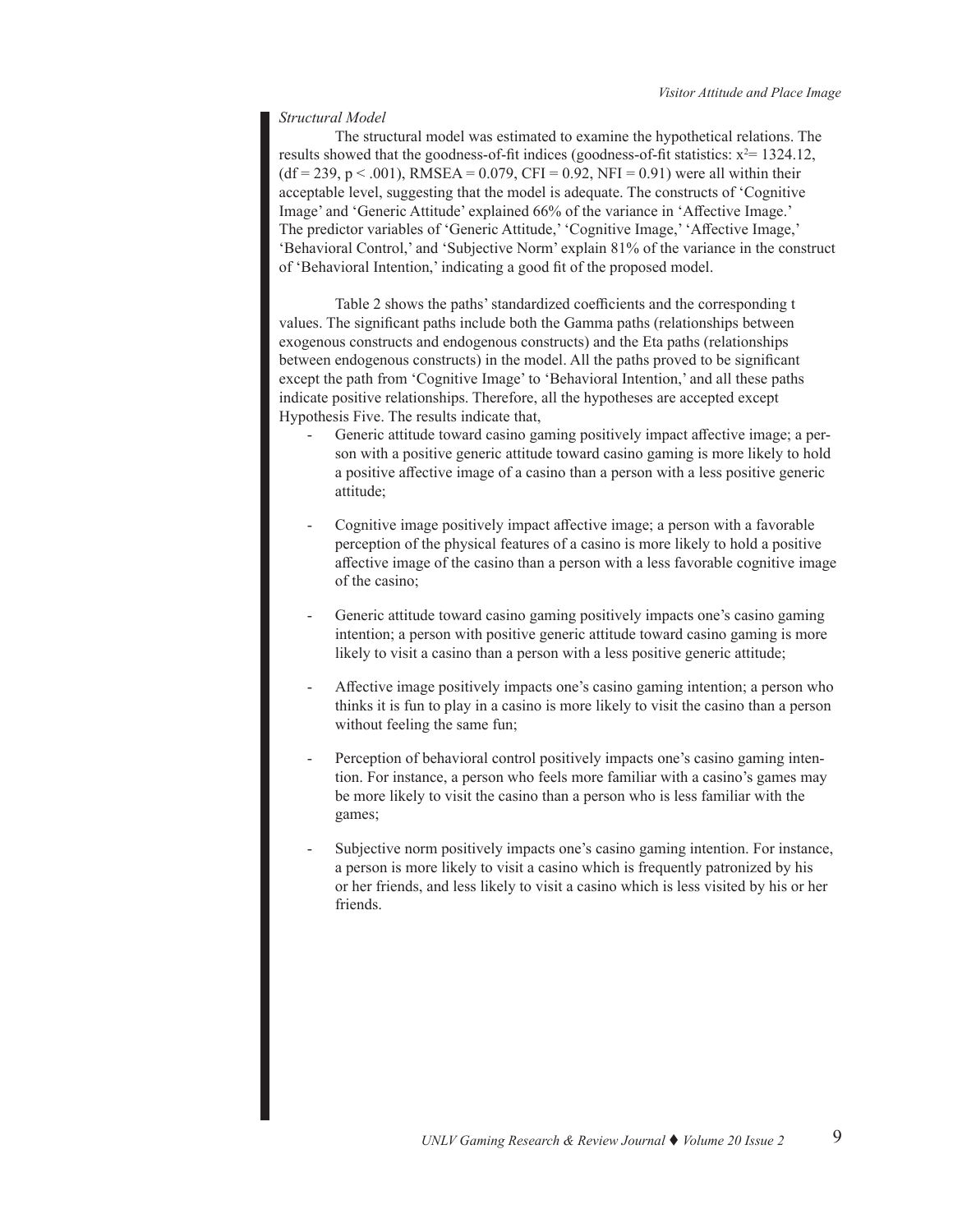| Paths      |               |            | Standardized<br>Solutions | T Value | Results of<br>hypothesis testing |
|------------|---------------|------------|---------------------------|---------|----------------------------------|
| ATT        | $\rightarrow$ | AFF        | .63                       | 14.61   | $H_i$ : supported                |
| COG        | $\rightarrow$ | AFF        | .32                       | 8.21    | $H2$ : supported                 |
| <b>ATT</b> | $\rightarrow$ | <b>INT</b> | .30                       | 8.21    | $H2$ : supported                 |
| <b>AFF</b> | $\rightarrow$ | <b>INT</b> | .43                       | 8.27    | $H4$ : supported                 |
| COG        |               | <b>INT</b> | .06                       | 1.67    | $Hc$ : not supported             |
| <b>NOR</b> |               | <b>INT</b> | .16                       | 5.16    | $H_{\epsilon}$ : supported       |
| <b>CON</b> |               | <b>INT</b> | .14                       | 3.90    | H <sub>2</sub> : supported       |

Table 2. Standardized Maximum Likelihood Parameter Estimates (N= 432)

Note: Att.= generic attitude, Cog.= cognitive image, Aff. = affective image, Con. = behavioral control, Nor.  $=$  subjective norm. Int.  $=$  behavioral intent.

The Sobel test (Sobel, 1986) was employed to further test the significance of the mediating effects of 'Affective Image' on the relationship between the 'Cognitive Image' and 'Behavioral Intention,' and on the relationship between 'Generic Attitude' and 'Behavioral Intention.' The mediating effects of 'Affective Image' are significantly noticeable on 'Cognitive Image' (p=0.01) and 'Generic Attitude' (p=0.01) (see Table 3). As a result, 'Affective Image' plays an important role in governing the relationships between 'Cognitive Image' and 'Behavioral Intention,' and between 'Generic Attitude' and 'Behavioral Intention.' On one hand, the results indicate that 'Cognitive Image' and 'Generic Attitude' act as antecedents to 'Affective Image's' impact on casino gaming intention; on the other hand, though no direct effect on visit intention was observed from 'Cognitive Image,' 'Cognitive Image' can exert an indirect influence on 'Behavioral Intention' through the mediating variable of 'Affective Image.' For instance, one's cognitive image of a grand casino hotel (e.g., Venetian or MGM in Las Vegas) might be more impressive than a local casino in Central Indiana, to a person whose generic attitude toward casino gaming is neutral or negative, the experience in a Las Vegas's grand casino may incur more fun or excitement than from a small-scale local casino, which, in turn, makes it more likely to visit this type of casinos, disregarding the impact of other factors. Hence, all the TPB and CAC related constructs – Generic Attitude, Affective Image, Cognitive Image, Subjective Norm, and Perceived Behavioral Control prove to be significant in influencing visitors' casino gaming behavioral intention, either directly or indirectly.

| Independent V. $\rightarrow$ Mediator V. $\rightarrow$ Dependent V. |                   |                   | Sobel test<br>statistics | Two-tailed<br>$P-value$ |
|---------------------------------------------------------------------|-------------------|-------------------|--------------------------|-------------------------|
| COG                                                                 | $\rightarrow$ AFF | $\rightarrow$ INT | 5.86                     | 0.01                    |
| <b>ATT</b>                                                          | $\rightarrow$ AFF | $\rightarrow$ NT  | 7.55                     | 0.01                    |

Note: Att.= generic attitude, Cog.= cognitive image, Aff. = affective image, Int. = behavioral intent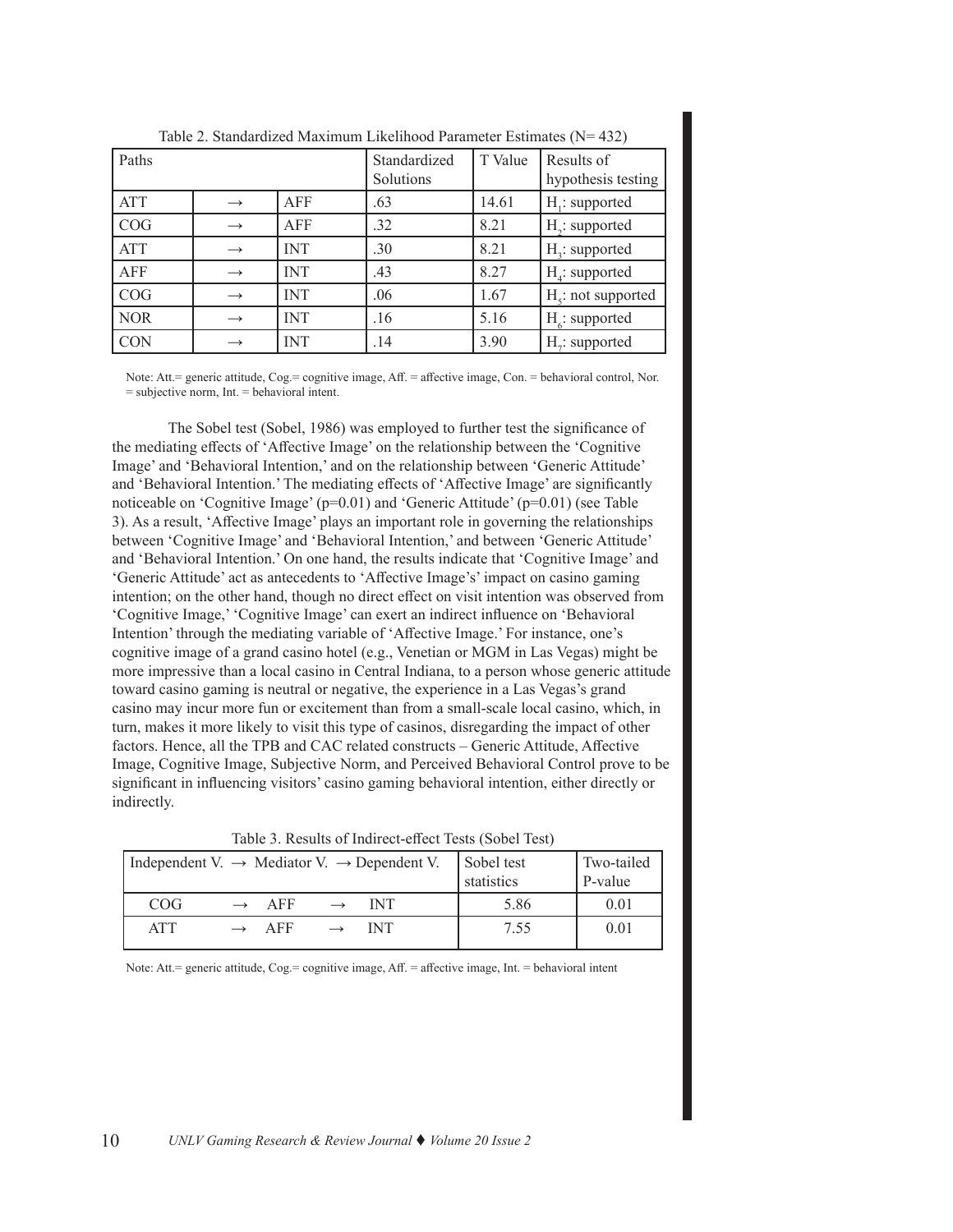#### *Moderating Role of Casino Gaming Experience*

To further explore how the perceptions of the constructs may differ between people with and without casino gaming experience, independent-samples t-tests were conducted and the results were listed in Table 4. The results of the t-tests show all to be significant. The perceptual differences all follow the same pattern, that is, people with casino gaming experience perceived these constructs more positively than the ones without casino gaming experience.

|           |         | Mean       |            |      |      |
|-----------|---------|------------|------------|------|------|
| Dependent |         | With       | W/O        |      |      |
| Variable  | N       | experience | experience | t    | Sig. |
| att       | 296/120 | 3.74       | 3.04       | 8.36 | .000 |
| $\cos$    | 284/100 | 3.05       | 2.41       | 8.34 | .000 |
| aff       | 292/112 | 3.66       | 2.63       | 9.76 | .000 |
| con       | 284/108 | 3.86       | 3.33       | 5.06 | .000 |
| nor       | 288/104 | 3.65       | 3.26       | 3.80 | .000 |
| int       | 300/120 | 3.64       | 2.89       | 7.46 | .000 |

Table 4. Results of Group Comparisons (between 'experienced' and 'not-experienced')

Note: Att.= generic attitude, Cog.= cognitive image, Aff. = affective image, Con. = behavioral control, Nor. = subjective norm, Int. = behavioral intent.

 Then the relationships between the predictor constructs (i.e. Generic Attitude, Cognitive Image, Affective Image, Perceived Behavioral Control and Subjective Norm) and the criterion variable (i.e., Behavioral Intention of casino gaming) were examined. The correlation coefficients between the two groups are recorded in Table 5 for further paired comparison. To detect if casino gaming experience exerts a significant moderating role in the relationships between the predictor variables and criterion variable, correlational effect-size analysis was conducted to compare the difference of the paired groups' correlation coefficients (Spearman's *rho*), by using the Fisher r-to-z transformation. The results of the comparisons indicate that the strengths of relationships of 'Generic Attitude' versus 'Behavioral Intention' (p<0.05), 'Subjective Norm' versus 'Behavioral Intention' (p<0.05), and 'Perceived Behavioral Control' versus 'Behavioral Intention' (p<0.10); no significant difference was noted for the other paired comparisons. The results of the effect size analysis imply that casino gaming experience can moderate the relationships between 'Generic Attitude' and 'Behavioral Intention,' 'Subjective Norm' and 'Behavioral Intention,' and 'Perceived Behavioral Control' and 'Behavioral Intention.' No such moderating effects were observed on the relationships between place image components and 'Behavioral Intention.'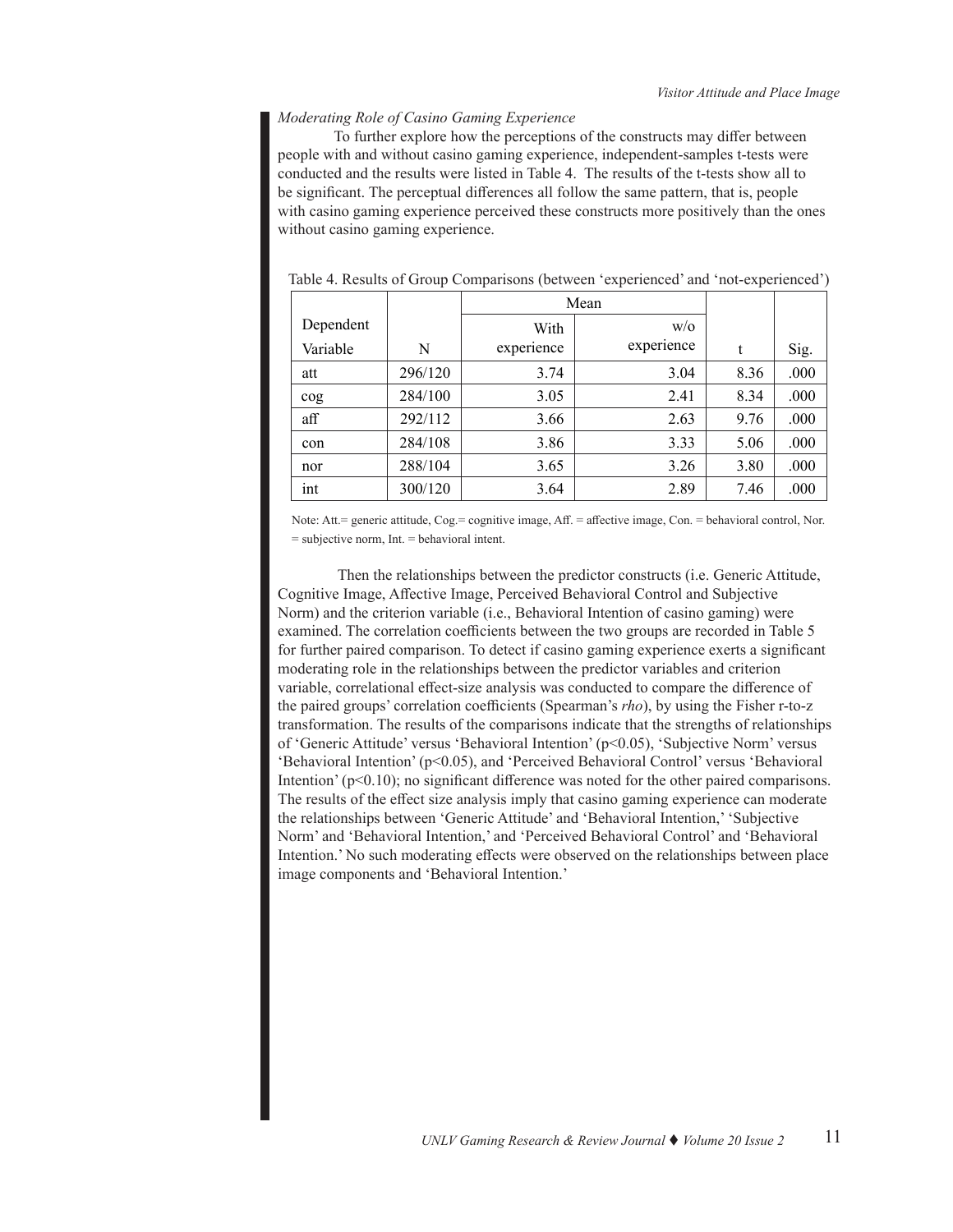| Correlations | Rho1 (with exp.) | Rho $2$ (w/o exp.) | Fisher's Z | P-value  |
|--------------|------------------|--------------------|------------|----------|
| Att-Int      | .718             | .612               | 1.93       | $0.05*$  |
| $Cog-Int$    | .350             | .498               | $-1.51$    | 0.13     |
| $Aff-Int$    | .784             | .716               | 1.37       | 0.17     |
| $Con$ -Int   | .478             | .302               | 1.8        | $0.07**$ |
| Nor-Int      | .355             | .552               | $-2.13$    | $0.03*$  |

Table 5. Difference between Correlation Coefficients (Fisher r-z Transformation)

Note: Att.= generic attitude, Cog.= cognitive image, Aff. = affective image, Con. = behavioral control, Nor. = subjective norm, Int. = behavioral intent;

\*: tests are significant at 0.05, \*\*: tests are significant at 0.10.

#### **Discussions and Conclusion**

In the context of casino gaming, this study confirmed that one's generic attitude toward a visit and affective image of a specific place to be visited both significantly influence visitor's behavioral intention. In other words, a person's participation in a tourism or leisure activity can be influenced by one's generic attitude and affective image. A person can be driven to go casino gaming by either one's positive attitude toward casino gaming and or the positive affective image of a specific casino; It is reasoned that a person holding both positive generic attitude and positive affective image may become more likely to participate in casino gaming than a person whose generic attitude and or affective image is less positive, given other constraints equal. It is inferred that, one would be more determined as to whether or not to go casino gaming when one's generic attitude and affective image are consistent, rather than when one's generic attitude and affective image are erratic.

Results of the study show that generic attitude could exert its influence on visit intention indirectly through affective image; generic attitude can serve as an antecedent to affective image in impacting one's visit intention; generic attitude and affective image can interactively influence one's visit intention. No direct impact of cognitive image was observed on visitor's behavioral intention; however, this study verifies that cognitive image may exert significant impact on visit intention indirectly through affective image. For instance, a person feeling a casino's facilities and environments attractive, may be more likely to accept casino gaming as something fun, and more likely to enhance his or her visit intention. If a person dislikes the physical appearance of a casino, its services or environment, the negative cognitive image may weaken his or her affective image of the casino, which further diminishes his or her desire or interest in visiting the casino.

The importance of generic attitude and cognitive image as antecedents to affective image may well define Indiana casino industry's big challenge with the increasing competition from the newly built casinos in the neighboring states (Indy Star, 2014). The newly built casinos, which are better equipped with new attractions, located in the same region and targeting at the same demand market segment, might be more fancied and patronized by visitors from the same region with positive attitudes. People will simply choose to visit the casinos with better cognitive and affective image, and affective image will play a key role to influencing the people's visit intention.

The result about the interactive roles of the cognitive and affective image echoes the findings of the previous studies (e.g. Gallarza, et al., 2002), that visitors are mainly motivated by affective image, not cognitive image. This study further indicates that cognitive image exerts its influence indirectly through affective image. This implies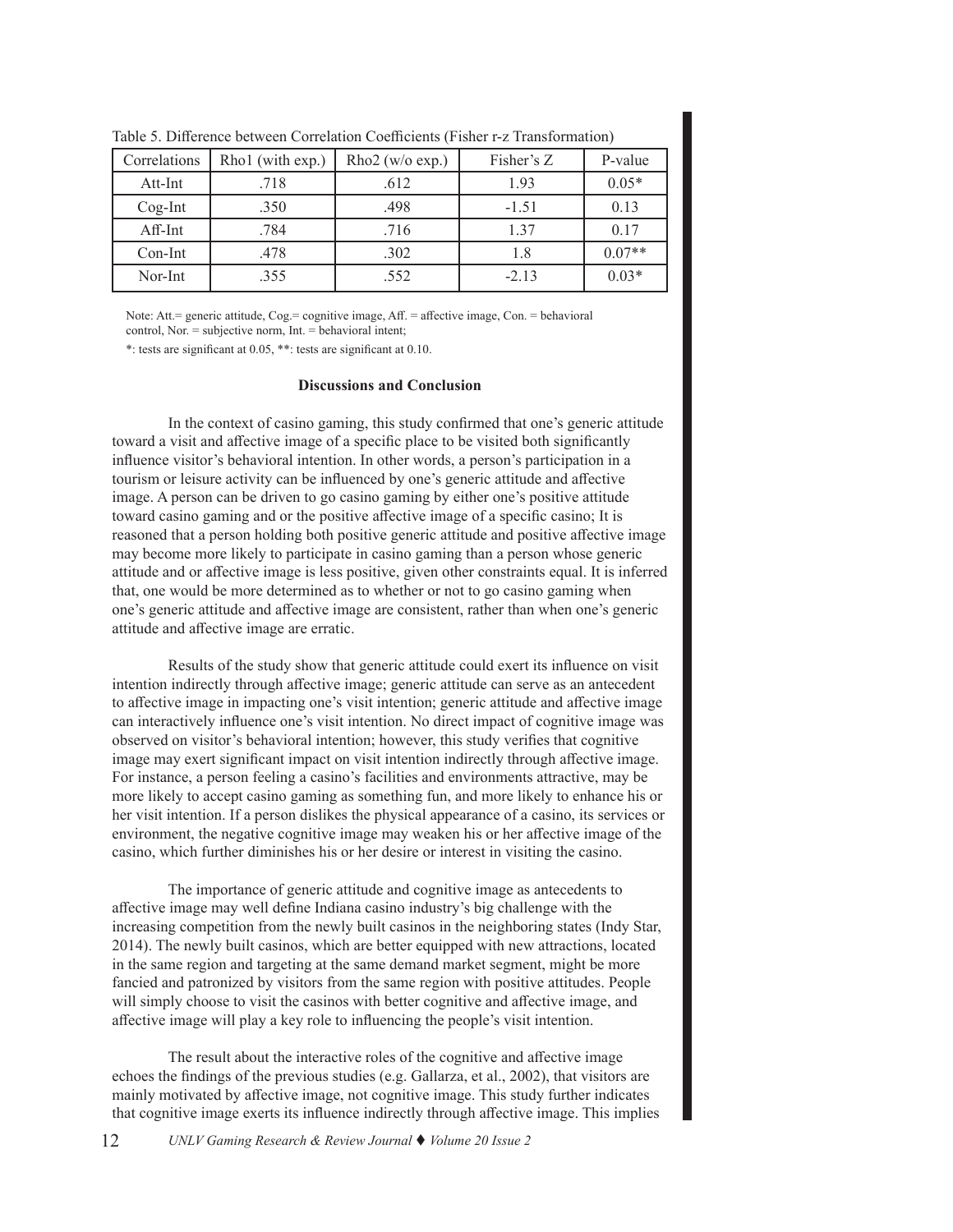that, to improve a leisure brand's or a product's attractiveness, management organizations should not only think of what attractive features to create, but more importantly, what emotional benefits could be delivered. Given cognitive image's multi-dimensionality, it is suggested that marketing researchers should further identify the cognitive image dimensions which contribute most to the association with the component of affective image, and which should be the areas to improve by the management.

This study demonstrated that 'subjective norm' and 'behavioral control' are important indicators of one's visit intention, hence it is verified that TPB as well as its implications can be applied to the studies of casino gaming behaviors. Given that the casinos around Central Indiana mainly target at nearby visitors, the local culture and media on casino gaming may play a key role in affecting people's 'subjective norm' perceptions. Unlike other leisure and recreational activities, the development and social impact of casino gambling may possibly be more seriously censured in one place over the other by the public and social media, people's attitude toward casino gaming may therefore vary greatly. Casinos may think of providing free introductory and educational training sessions about the services provided by the casinos, how to play and how to be a responsible casino gaming player.

Casino gaming experience proved to be an important factor in augmenting people's perceptions, in terms of attitudes toward casino gaming, images of the casinos, subjective norm and behavioral control. This implies that casino manages and marketers should think of offering 'bonus money' or other freebies to attract non-experience visitors, as the experience is important to augment people's positive perceptions of casino gaming in the casinos. In addition, casino experience is shown to be a significant moderator for the relationship between one's attitude and casino gaming visit intention. What the management needs to do is to steadily increase the with-experience population in the region, whose positive attitude toward casino gaming make it more likely to visit the casinos.

The concept of attitude toward a travel/leisure behavior and place image are often amalgamated in tourism and hospitality research. Few studies have ever discussed the links of the concepts. Attitude has been used as a primary antecedent of people's visit intention in the theories of reasoned behavior and/or planned behavior, and place image has been studied separately in understanding people's visit behavior. This study represents its first attempt to combine the two theoretical models to better understand people's visit intention. This study contends that, to better understand one's visit intention, one's attitude toward a visit should be better analyzed based on attitude's two sub-concepts – attitude toward one's general visit behavior (e.g., casino gaming) and attitude toward a specific place for the visit behavior (e.g., casino gaming in Indianapolis), with the latter one identical to one's affective image of the specific place.

One benefit of integrating the TPB and CAC models to analyze one's visit intention is that, the attitude and image components can be simultaneously considered and examined, their roles and implications explicitly discussed; in addition, the interactive relationships between generic attitude, affective image and cognitive image are better demonstrated and understood in the comprehensive model. This study intends to provide an important cue for future studies that, when applying the theory of planned behavior in tourism and hospitality studies, the denotation of 'attitude' should be specified in the study, which should include both generic attitude and specific attitude. Likewise, studies based on the CAC model should consider the impact of one's generic attitude toward a leisure behavior in addition to one's specific attitude (i.e., affective image).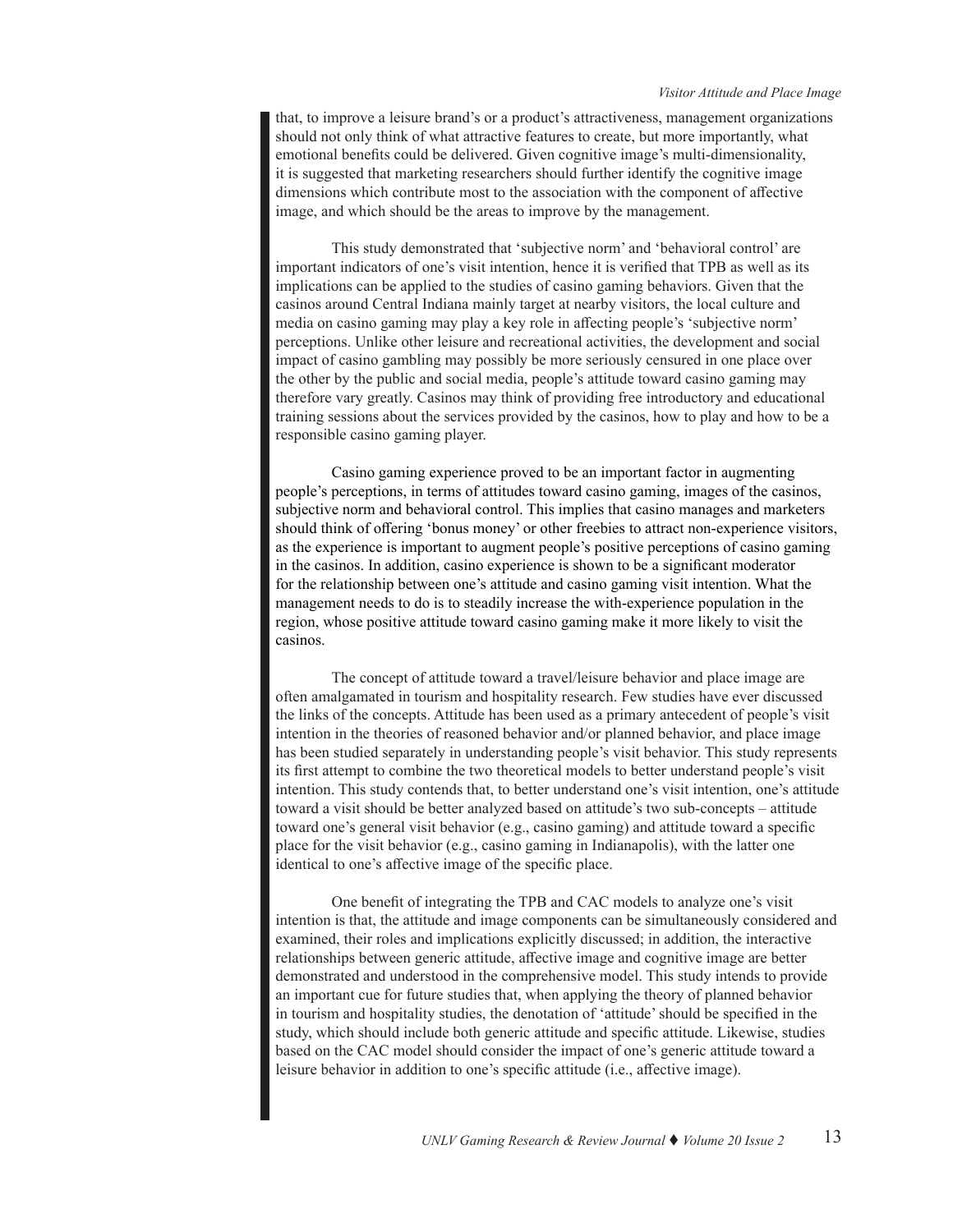This study suggests that a combined predicting model, incorporating the TPB and CAC factors, would provide researchers and practitioners a more comprehensive understanding of visitor's leisure choice intention in the context of casino gaming. According to Schiff (1970), one of the major differences between attitude and perception is one of scope - the term perception or image should be used when the stimulus is or has been physically present; but people can hold generic attitudes toward something even without the stimulus being present. The results of this study affirms that both attitude components and image components are significant predictors of visitors' behavioral intentions; their distinctive and interrelated roles should be examined simultaneously and highlighted separately in a casino gaming context. What is emphasized in this study is, unlike other tourism/hospitality organizations, casino management should be more aware of the different marketing implications of attitude and image when exercising effective casino gaming marketing. The other difference between image and generic attitude is that image is more short-lived than attitudes (Schiff, 1970), meaning less stable and more subject to change with an environmental alteration. This difference between image and attitude implies that, to change one's image of a casino seems to be relatively easier than to one's generic attitude. A practical implication for casinos around Indianapolis is that, a priority management and marketing task may start from improving the images of the casinos, as one's generic attitude may be affected by a broader scope of elements, which is therefore harder to alter.

In summary, this study simultaneously examined the roles of 'attitude' and 'image' in the context of responsible casino gaming, in an effort to better understand their interactive effects on people's visit intention. This study made an initial effort to integrate the two behavioral intention predicting models – the TPB and CAC in the context of responsible casino gaming, in a hope to highlight the importance of differentiating and incorporating place image and visitor's attitude to better understand visitor's behavioral intention. Meanwhile, it is recommended that the findings and implications should be applicable to the other tourism and hospitality settings where visitor's attitude and place image are deemed to be important.

When interpreting the findings of this study, one caution is that this study focused on behavioral intention, which is one step away from an actual behavior. Behavioral intention is an individual's decision or commitment to perform a given behavior (Ajzen & Fishbein, 1980). According to Young and Kent (1985), although the high connection between behavioral intention and actual behavior is generally accepted that behavioral intention could predict actual behavior, a high connection between behavioral intention and actual behavior may not always be attained; it is possible that behavioral intentions may change after they have been measured but before the overt behavior has been observed. Given the difference between behavioral intention and an actual behavior, it is recommended that, researchers and industry practitioners should be aware of the difference when applying the findings into marketing strategies; at lease more marketing and management efforts are required to convert people's behavioral intention to an actual behavior. If conditions allowable, future studies should apply the research model to measuring visitor's actual casino gaming behavior.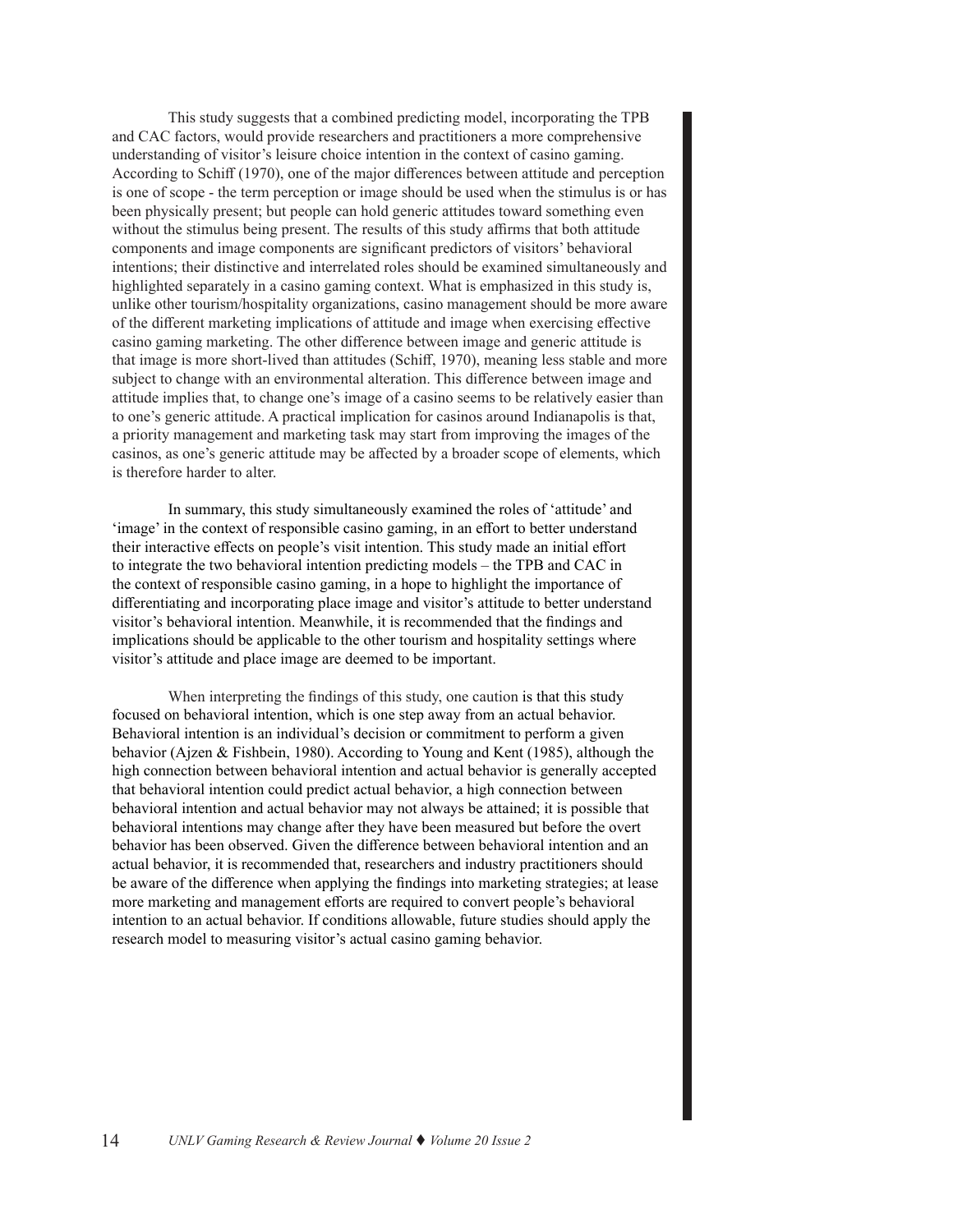#### **References**

- Ajzen, I. (1985). "From Intentions to Action: A Theory of Planned Behavior" In *Action Control: From Cognition to Behavior*, edited by J. Kuhl and J. Beckman. Heidelberg, Germany: Springer, pp. 11-39.
- Ajzen, I. (1988). *Attitudes, Personality, and Behavior*. Chicago: Dorsey Press.
- Ajzen, I. (1991). The theory of planned behavior. *Organizational Behavior and Human Decision Processes,* 50(2), 179-211.
- Ajzen, I., & Driver, B. (1992). Application of planned behavior to leisure choice. *Journal of Leisure Research*, 24(3), 207-224.
- Ajzen, I., & Fishbein, M. (1980). *Understanding Attitudes and Predicting Social Behavior.* Englewood Cliffs, NJ: Prentice-Hill.
- Armitage, C. J., & M. Conner (2001). "Efficacy of the Theory of Planned Behavior: A Meta-Analysis Review." *British Journal of Social Psychology,* 40: 471-99.
- Assael, H. (1984). *Consumer Behavior and Marketing Action*, Boston: Kent Publishing Co.
- Associated Press (2014). Indiana casino taxes falling faster than anticipated. Retrieved on 2014/01/27, from: http://www.wthr.com/story/24499668/2014/01/20/indianacasino-taxes-falling-faster-than-anticipated.
- Baloglu, S., & M. Mangaloglu (2001). "Tourism Destination Images of Turkey, Egypt, Greece, and Italy as Perceived by U.S.-Based Tour Operators and Travel Agents." *Tourism Management,* 22: 1-9.
- Baloglu, S., & McCleary, K. (1999). A model of destination image formation. *Annals of Tourism Research*, 26(4), 868-897.
- Bamberg, S., I. Ajzen, & P. Schmidt (2003). "Choice of Travel Mode in the Theory of Planned Behavior: The Roles of Past Behavior, Habit, and Reasoned Action." *Basic and Applied Social Psychology,* 25 (3): 175-87.
- Belsley, D. A. (1991). *Conditioning Diagnostics: Collinearity and Weak Data in Regression*, New York: John Wiley and Sons.
- Chhabra, D. (2007). Gendered social exchange theory variations across the life span in casino settings. *Anatolia, 18*(1), 145–152.
- Conner, M., & C. J. Armitage (1998). "Extending the Theory of Planned Behavior: A Review and Avenues for Future Research." *Journal of Applied Social Psychology*, 28 (15): 1429-64.
- Fakeye, P., & Crompton, J. (1991). Image difference between prospective, first-time and repeat visitors to the Lower Rio Grande Valley. *Journal of Travel Research*, 30(2), 10-16.
- Fishbein, M., & I. Ajzen (1975). *Belief, Attitude, Intention and Behavior: An Introduction to Theory and Research Reading*, MA: Addison-Wesley.
- Fornell, C., & Larcker, D.F. (1981). Evaluating structural equation models with unobservable variables and measurement error. *Journal of Marketing Research,* 18 (1), 39-50.
- Gallarza, M. G., Saura, I. G. & Garcia, H. C. (2002). Destination Image towards a Conceptual Framework. *Annals of Tourism Research*, *29(1):* 56-78.
- Gartner, W. (1986). "Temporal Influences on Image Change." *Annals of Tourism Research,* 13: 635-44.
- Gartner, W. C. (1996). *Tourism Development Principles, Processes and Policies*, Van Nostrand Reinhold, 454-499.
- Hair, J. F. Jr., Anderson, R. E., Tatham, R. L., & Black, W. C. (1998). *Multivariate Data Analysis, (5th ed.)*, New Jersey, Prentice-Hall.
- Hsu, C. H. C., S. K. Kang, & T. Lam (2006). "Reference Group Influences among Chinese Travelers." *Journal of Travel Research*, 44 (4): 474-84.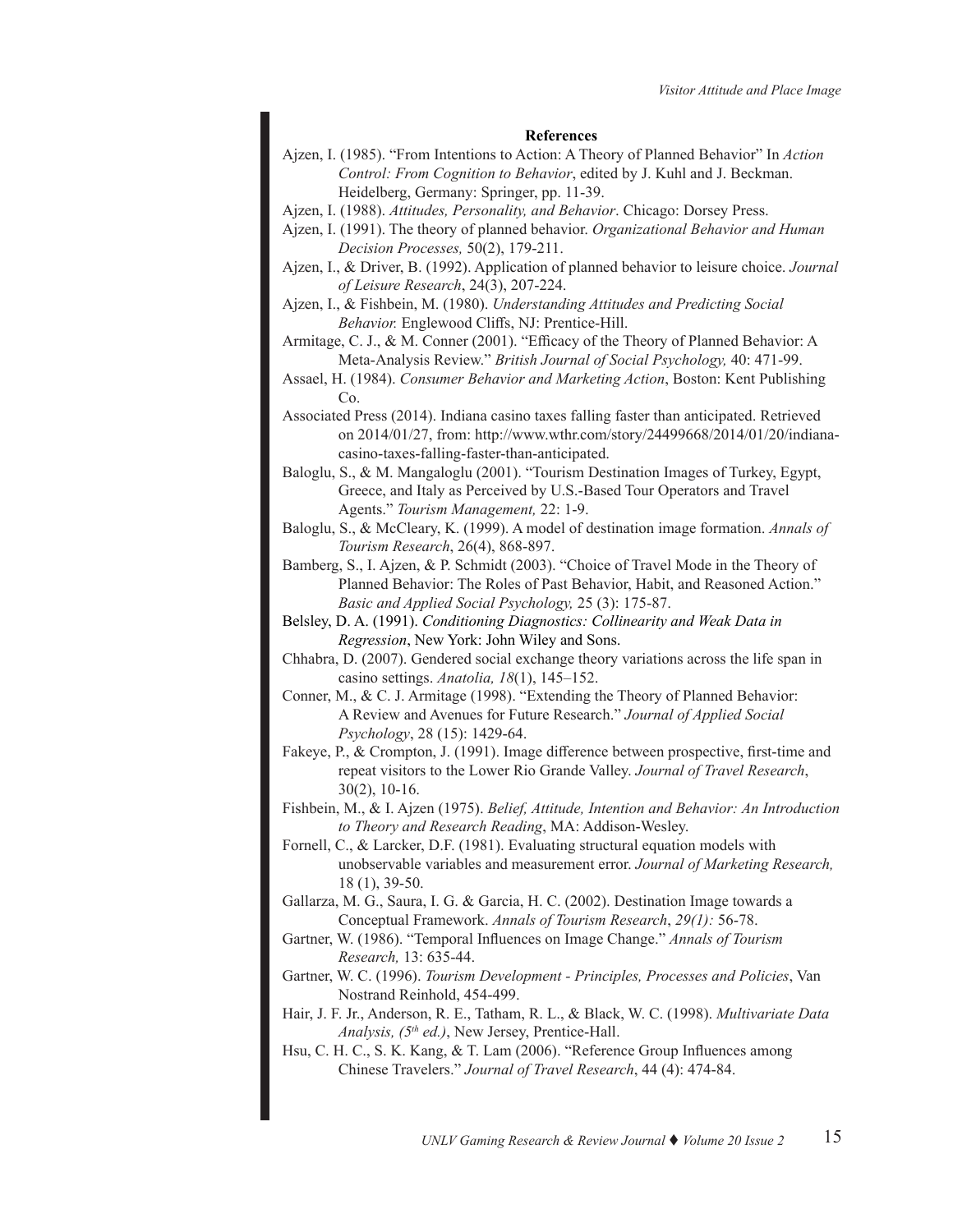- Huang, Y. (2009). *Examining the Antecedents of Behavioral Intentions in a Tourism Context*, Unpublished dissertation, Texas A&M University, College Station, Texas.
- King, P. W. Y., & Hang, F. K. W. (2011). Career Perceptions of Undergraduate Gaming Management Students. *Journal of Teaching in Travel & Tourism*, 11, 367-391.
- *Indy Star* (2014). Indiana casinos lose millions to Ohio competitors, retrieved October 10, 2014, from http://www.indystar.com/story/money/2014/06/14/casinosluck/10534623/.
- Keller, K. L. (1993) Conceptualizing, measuring and managing customer-based brand equity, *Journal of Marketing*, 57, 1-22.
- Kinnear, T. C., & Taylor, J. R. (1987). *Marketing Research*, New York: McGraw Hill,  $307 - 326.$
- Kneesel, E., Baloglu, S., & Millar M. (2010). Gaming Destination Images: Implications for Branding. *Journal of Travel Research*, 49(1), 68-78.
- Lin, C., Morais, D. B., Kerstetter, D. L., & Hou, J. (2007). Examining the Role of Cognitive and Affective Image in Predicting Choice Across Natural, Developed, and Theme-Park Destinations. *Journal of Travel Research*, 46, 183-194.
- Litvin, S. W., R. E. Goldsmith, & B. Pan (2008). "Electronic Word-of-Mouth in Hospitality and Tourism Management." *Tourism Management*, 29 (3): 458-68.
- MacCallum, R. C., Brown, M. W., & Sugawara, H., M. (1996). Power Analysis and Determination of Sample Size for Covariance Structure Modeling. *Psychological Methods*, 1(2): 130-49.
- Mercer, D. (1981). The role of perception in the recreation experience: A review and discussion. *Journal of Leisure Research*, 3(4), 261-176.
- Moore, S. M., & Ohtsuka, K. (1999). The prediction of gambling behavior and problem gambling from attitudes and perceived norms. *Social Behavior and Personality*, 27, 455-466.
- Oh, H., & Hsu, C. (2001). Volitional degrees of gambling behaviors. *Annals of Tourism Research*, 28(3), 618-637.
- Pfaffenberg, C., & Costello, C. (2002). "Items of Importance to Patrons of Indian and Riverboat Casinos." *UNLV Gaming Research and Review Journal*, 6 (1): 33-41.
- Phillips, W. J. & Jang, S. (2012). Exploring Seniors' Casino Gaming Intention. *Journal of Hospitality & Tourism Research*, 36: 312-334.
- Pike, S. (2002). Destination image analysis a review of 142 papers from 1973 to 2000, *Tourism Management*, *23 (5):* 541-549.
- Richardson, S. (2010). Generation Y's Perceptions and Attitudes towards a Career in Tourism and Hospitality. *Journal of Human Resources in Hospitality and Tourism*, 9, 179-199.
- Ryan, C. & Cove, J. (2007). Structuring Destination Image: A Qualitative Approach, *Journal of Travel Research*, 44 (2), 143-150.
- Schiff, M. R. (1970). Some Theoretical Aspects of Attitudes and Perception, Natural Hazard Research. Retrieved on 2014/11/04 from: www.colorado.edu/hazards/ publications/wp/wp15.pdf.
- Song, H., Lee, C., Norman, W. C., & Han, H. (2012). The Role of Responsible Gambling Strategy in Forming Behavioral Intention: An Application of a Model of Goal-Directed Behavior. *Journal of Travel Research*, 51(4) 512–523.
- Stabler, M. J. (1988). The Image of Destination Regions: Theoretical and Empirical Aspects, in *Marketing in the Tourism Industry: the Promotion of Destination Regions*, B. Goodall and G. Ashworth, eds., 133-161, London; New York: Croom Helm.
- Vong, F. (2009). Changes in residents' gambling attitudes and perceived impacts at the fifth anniversary of Macao's gaming deregulation. *Journal of Travel Research*, 47(3), 388–397.